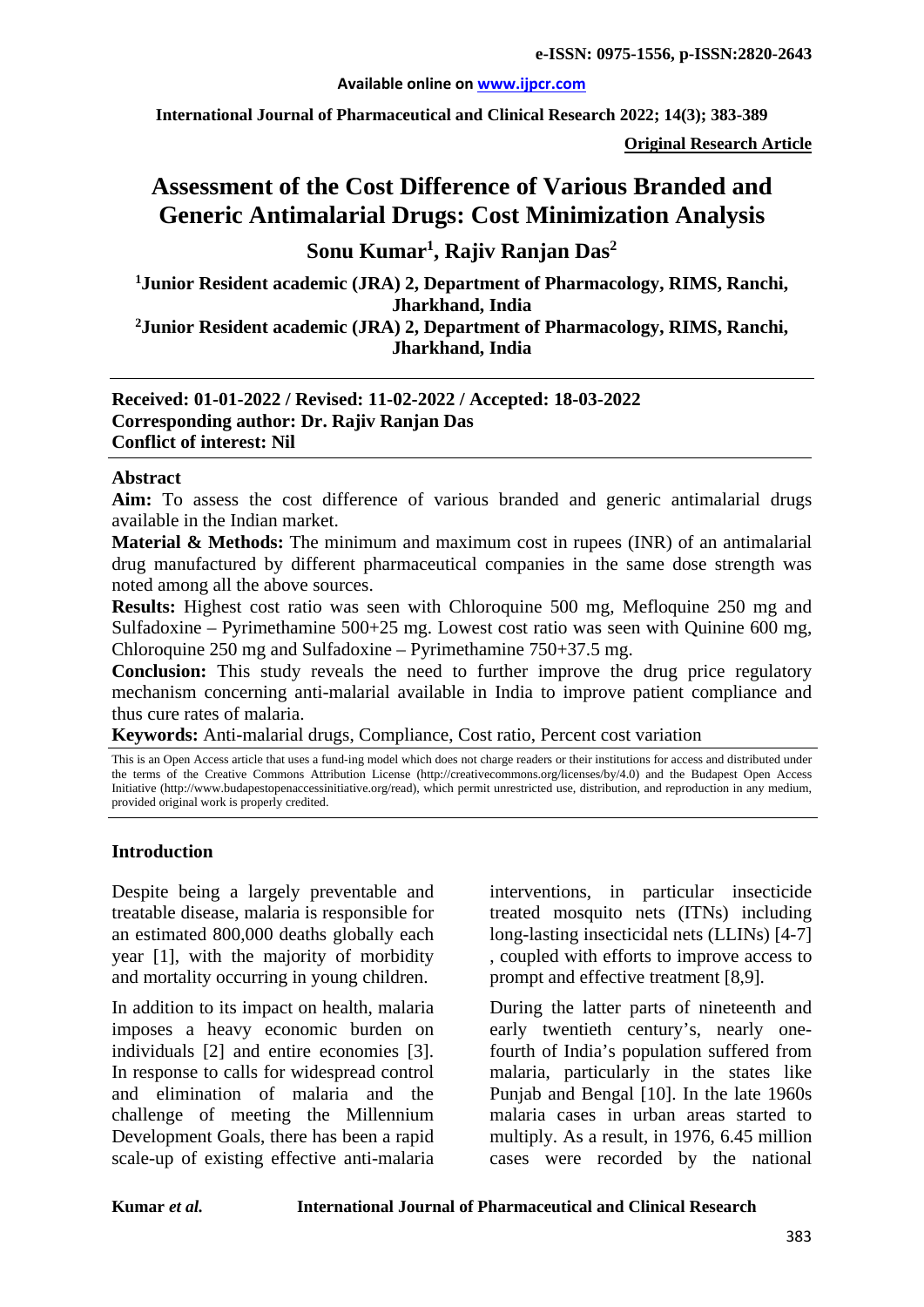malaria eradication programme (NMEP), highest since resurgence.

The consideration of the cost of treatment is one of the important aspects of health economics. The cost of the acquisition of medicines is one of the major costs that the patient has to bear. Cost related to poor patient compliance is a significant problem throughout the world. However, the physicians tend to prescribe branded preparations over generic ones as they assume that the branded preparations are more superior to generic preparations of the same drug [11].

The differential pricing of medicines has been taken care of by the Government of India at least to some extent through periodic notification of Drug Price Control Order (DPCO) which fixes the prices of certain drugs that are essential and makes them affordable [11]. This in turn is implemented by the National Pharmaceutical Pricing Authority (NPPA) [12].

Hence, the present study was undertaken to analyze the cost difference of various anti-malarial drugs available in the Indian market and to highlight the cost variation among different branded and generic preparations available so that whenever possible a cheaper cost-effective medicine can be prescribed to improve patient compliance and to reduce the medicine cost to the patient as well as the total health care costs.

#### **Material & Method:**

The prices of various anti-malarial drugs were recorded from sources such as CIMS (Current Index of Medical Specialities). The minimum and maximum cost in rupees (INR) of an antimalarial drug manufactured by different pharmaceutical companies in the same dose strength was noted among all the above sources. The cost of 10 tablets/capsules, one bottle of syrup/drops, and that of one ampoule/vial were calculated. For artemisinin-based oral formulations cost was calculated for 3

days as per WHO and NVBDCP recommendations.

The cost ratio is defined as the ratio of the maximum cost of the drug to the minimum cost of the drug. It was calculated for all the included anti-malarial drugs. This indicates the cost inflation in the prescribed drug with the same chemical compound but with different commercial brands. Cost ratio expresses the cost of drugs in proportion to the costliest and cheapest brand of the drug available in the market. Fixed drug combinations were also evaluated in the same manner as above.

#### **Results:**

Cost distribution of various oral antimalarial formulations of antimalarials was given by Table 1. Among the 13 oral formulations there is a gross difference between minimum and maximum cost in most of the formulations. Highest cost ratio was seen with Chloroquine 500 mg, Mefloquine 250 mg and Sulfadoxine-Pyrimethamine 500+25 mg. Lowest cost ratio was seen with Quinine 600 mg, Chloroquine 250 mg and Sulfadoxine-Pyrimethamine 750+37.5 mg.

Table 2 Shows cost distribution of various artemisinin based oral formulations. Among the 14-artemisinin based oral formulations there is a significant difference between minimum and maximum cost in most of the formulations.

Cost ratio of various artemisinin based oral formulations were given by Table 3. Highest cost ratio was seen with Artesunate-Sulfadoxine-Pyrimethamine 100+500+25 mg, Artesunate 100 mg and Artesunate 50 mg. Lowest cost ratio was seen with Artemether 40 mg, Arteether-Lumefantrine 20+120 mg, Artesunate-Sulfadoxine-Pyrimethamine 200+750+25 mg and Artesunate-Mefloquine 100+200 mg.

Percentage of cost variation of various parenteral antimalarial formulations is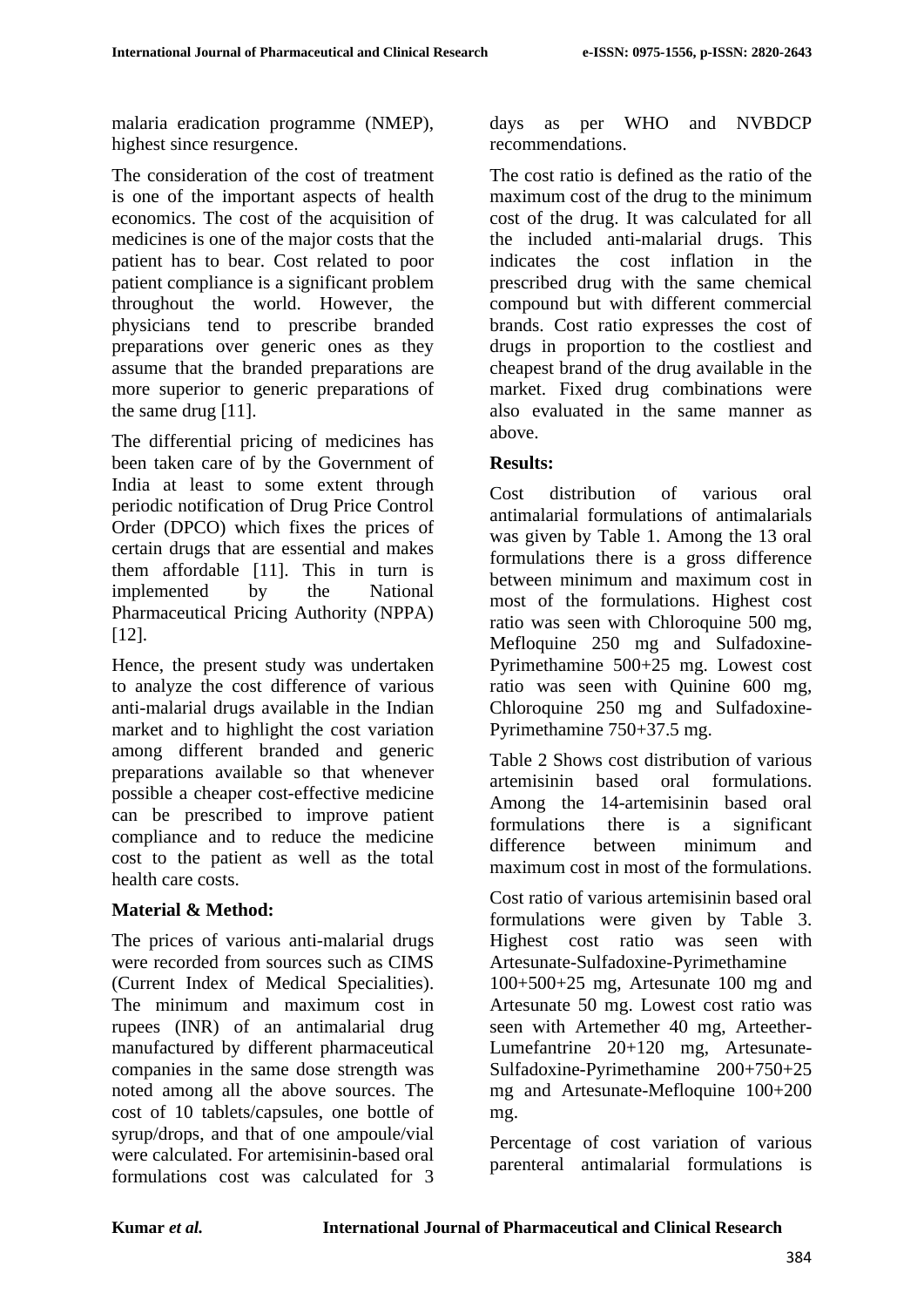given in Table 4 respectively. Highest percentage of cost variation was seen with Arteether 150 mg, Quinine 300 mg and Quinine 600 mg. Lowest percentage of cost variation was seen with Artesunate 120 mg, Artemether 80 mg and Artesunate 60 mg.

| Drug              | Formulation | Strength              | No of<br>tablets | Minimum<br>cost(rs) | Maximum<br>cost(rs) |
|-------------------|-------------|-----------------------|------------------|---------------------|---------------------|
| Chloroquine       | Tablet      | $250$ mg              | 10               | 34 5.27             | 56                  |
|                   | Tablet      | 500 mg                | 10               |                     | 253                 |
| Amodiaquine*      | Tablet      | 200mg                 | 10               | 5                   |                     |
| Mefloquine        | Tablet      | $250$ mg              | 10               | 14.99               | 678.2               |
|                   | Tablet      | $300$ mg              | 10               | 26.31               | 680.2               |
| Quinine           | Tablet      | $600$ mg              | 10               | 78.36               | 133.71              |
|                   | Tablet      | $2.5 \text{ mg}$      | 10               | 8.20                | 21.40               |
| Primaquine        | Tablet      | $7.5 \text{ mg}$      | 10               | 13.3                | 45.81               |
|                   | Tablet      | $15 \text{ mg}$       | 10               | 7.8                 | 60.29               |
| Sulfadoxine       | Tablet      | $500$ mg +            | 10               | 9.2                 | 362                 |
|                   |             | $25 \text{ mg}$       |                  |                     |                     |
| Pyrimethamine     | Tablet      | 750<br>mg<br>$^{+}$   | 10               | 23.81               | 45.72               |
|                   |             | $37.5 \text{ mg}$     |                  |                     |                     |
| Proguanil         | Tablet      | $100$ mg              | 10               | 38.9                | 80.29               |
| Sulfamethoxazole- | Tablet      | $500 \text{ mg} + 25$ | 10               | 26.7                | 197.19              |
|                   |             | mg                    |                  |                     |                     |

#### **Table 2: Cost distribution of various artemisinin based oral formulations**

| Drug                                       | Formulat<br>ion  | Strength                                                                                                | No of<br>tablets    | Minimum<br>Cost(Rs) | Maximum<br>Cost(Rs) |
|--------------------------------------------|------------------|---------------------------------------------------------------------------------------------------------|---------------------|---------------------|---------------------|
| Arteether*                                 | Tablet           | $50 \text{ mg}$                                                                                         | 6                   | 115.01              |                     |
| Artemether                                 | Capsule          | $40 \text{ mg}$                                                                                         | 6                   | 107.92              | 130.28              |
|                                            | Tablet           | $50 \text{ mg}$                                                                                         | 6                   | 24                  | 209.07              |
| Artesunate                                 | Tablet           | $100$ mg                                                                                                | 6                   | 121                 | 1200                |
| Artemether-                                | Tablet           | $80 \text{ mg} + 480 \text{ mg}$                                                                        | 6                   | 45.0                | 228.62              |
| Lumefantrine                               | Tablet           | $20$ mg + 120 mg                                                                                        | 6                   | 52                  | 111.3               |
| Arteether-                                 | Tablet           | $80 \text{ mg} + 480 \text{ mg}$                                                                        | 6                   | 55.81               | 180.82              |
| Lumefantrine                               | Tablet           | $20 \text{ mg} + 120 \text{ mg}$                                                                        | 6                   | 65.92               | 77.72               |
| Artesunate<br>Sulfadoxine<br>Pyrimethamine | Tablet<br>Tablet | $100 \text{ mg} + 500 \text{ mg} +$<br>$25 \text{ mg}$<br>$200 \text{ mg} + 750 \text{ mg}$<br>$+25$ mg | 3<br>3              | 14.22<br>182.12     | 190<br>300          |
| Artesunate-<br>Amodiaquine*                | Tablet           | $100 \text{ mg} + 300 \text{ mg}$                                                                       | 6                   | 117.92              |                     |
| Artesunate<br>Mefloquine                   | Tablet           | $100 \text{ mg} + 200 \text{ mg}$                                                                       | 6                   | 298.72              | 480                 |
| Arterolane-<br>Piperaquine*                | Tablet<br>Tablet | $150 \text{ mg} + 750 \text{ mg}$<br>$37.5 \text{ mg} + 187.5$<br>mg                                    | $\overline{3}$<br>3 | 197<br>78           |                     |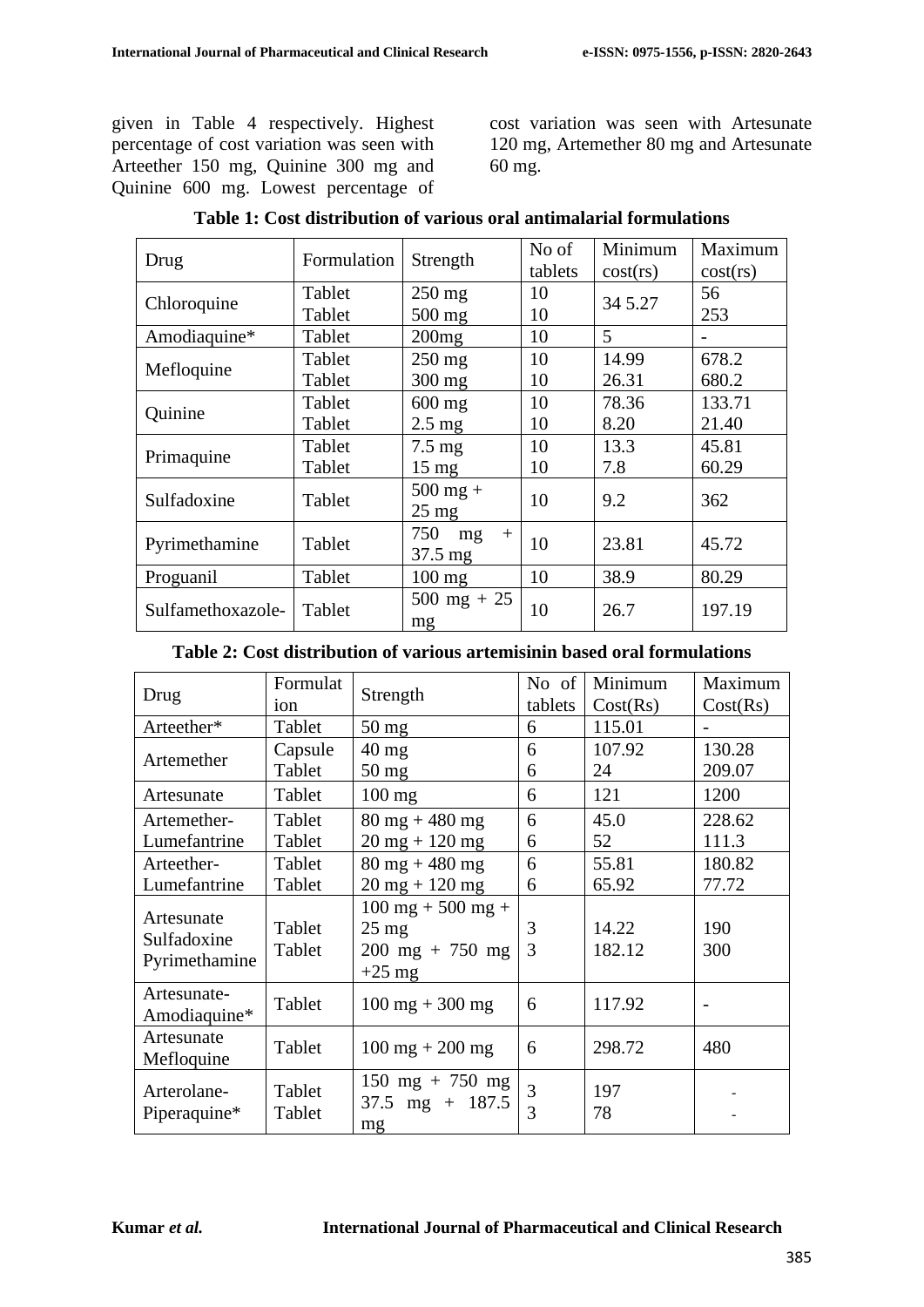| Drug                          | Strength                                             | Percentage of<br>cost variation |
|-------------------------------|------------------------------------------------------|---------------------------------|
| Arteether                     | $50 \text{ mg}$                                      |                                 |
| Artemether                    | $40 \text{ mg}$                                      | 20.62 %                         |
|                               | $50$ mg                                              | 769.27 %                        |
| Artesunate                    | $100 \text{ mg}$                                     | 900.21 %                        |
| Artemether-Lumefantrine       | $80 \text{ mg} + 480 \text{ mg}$                     | 385.72 %                        |
|                               | $20 \text{ mg} + 120 \text{ mg}$                     | 114.81 %                        |
| <b>Arteether Lumefantrine</b> | $80 \text{ mg} + 480 \text{ mg}$                     | 230.42 %                        |
|                               | $20 \text{ mg} + 120 \text{ mg}$                     | 19.80 %                         |
| Sulfadoxine-<br>Artesunate    | $100 \text{ mg} + 500 \text{ mg} + 25 \text{ mg}$    | 1168.91 %                       |
| Pyrimethamine                 | $200 \text{ mg} + 750 \text{ mg} + 25 \text{ mg}$    | 61.62 %                         |
| Artesunate-Amodiaquine        | $100 \text{ mg} + 300 \text{ mg}$                    |                                 |
| Artesunate-Mefloquine         | $100 \text{ mg} + 200 \text{ mg}$                    | 60.55 %                         |
|                               | $150 \text{ mg} + 750 \text{ mg } 37.5 \text{ mg} +$ |                                 |
| Arterolane-Piperaquine 14     | 187.5 mg                                             |                                 |

**Table 3: Percentage of cost variation of various artemisinin based oral formulations**

| Table 4: Percentage of cost variation of various parenteral antimalarial formulations |  |  |  |
|---------------------------------------------------------------------------------------|--|--|--|
|---------------------------------------------------------------------------------------|--|--|--|

| Drug                     | Strength         | of<br>Percentage<br>cost variation |  |  |
|--------------------------|------------------|------------------------------------|--|--|
| Chloroquine              | 40mg             | 156.82 %                           |  |  |
| Quinine                  | 300 mg           | 1260.62%                           |  |  |
|                          | $600$ mg         | 1052.39 %                          |  |  |
|                          | $75 \text{ mg}$  | 822.30 %                           |  |  |
| Arteether                | 120 mg           |                                    |  |  |
|                          | 150 mg           | 2372.8%                            |  |  |
| Artemether               | $80 \text{ mg}$  | 37.73 %                            |  |  |
| Artesunate               | $60$ mg          | 135.83 %                           |  |  |
|                          | $120$ mg         | 11.74 %                            |  |  |
| Alpha- Beta<br>Arteether | $150 \text{ mg}$ | 280.46 %                           |  |  |

#### **Discussion:**

People living in developing countries pay heavy cost of medicines. In India, more than 80% health financing is borne by patients. [13-15] The situation becomes more complex due to the presence of number of brands with variety of names and prices. [16] The price variation assumes significance when the cost ratio exceeds 2 and percentage cost variation exceeds 100. By this fact the above analysis showed that there is not much significant price variation among oral antimalarial drugs.

Care must be taken when comparing the cost-effectiveness of prevention and treatment-based interventions, as the denominator populations at risk may not be directly comparable due to differences in age, location, or exposure to malaria. Preventive interventions are administered to individuals before future disease status is known, (e.g. an ITN may be delivered to a person who would not have become infected anyway) whereas treatment with ACT is administered to an individual conditional on them experiencing an episode of malaria and coming into contact with a health facility where a study is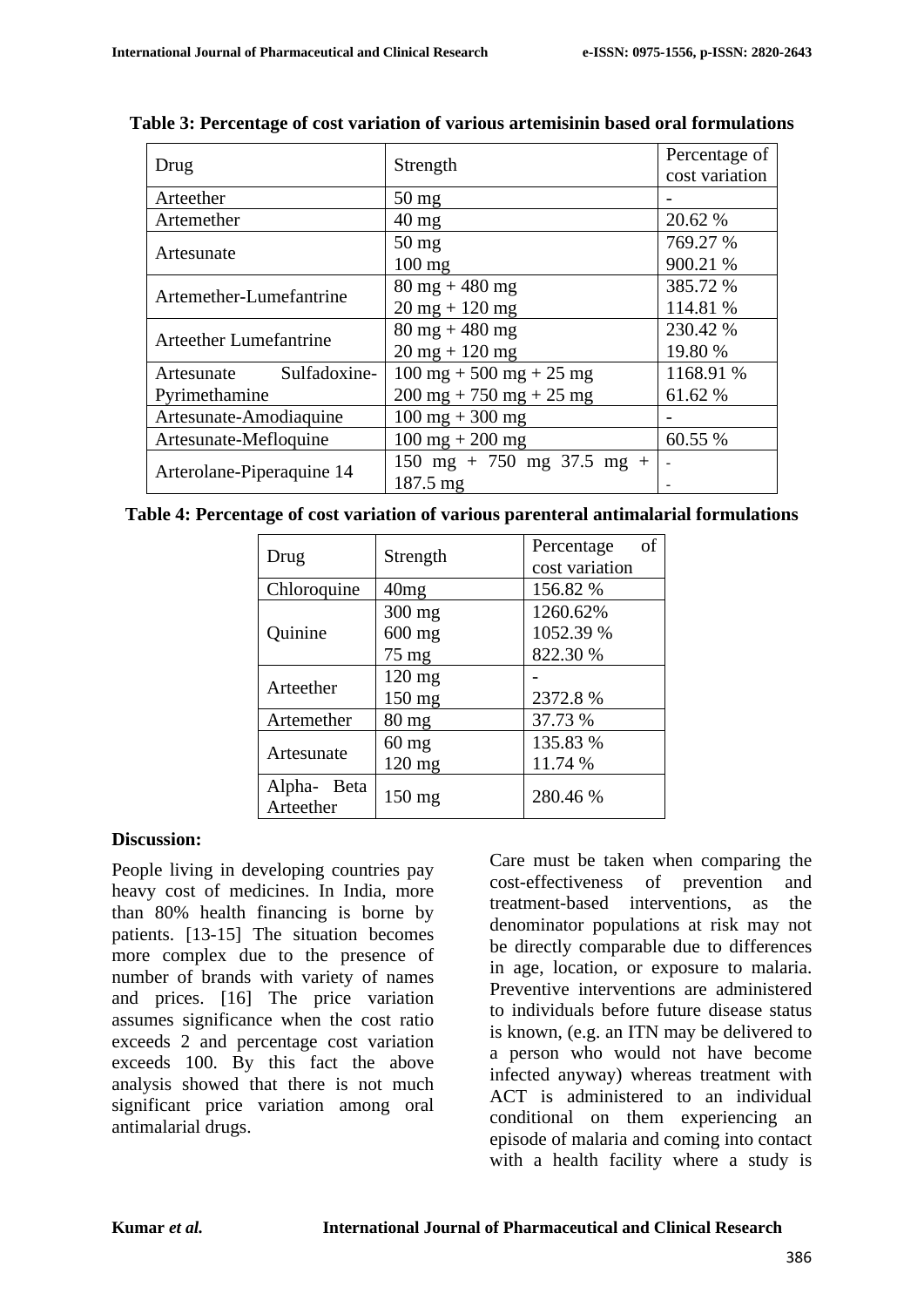being undertaken. In studies of the costeffectiveness of preventive interventions, comparisons will often be made between a population receiving the intervention and a control population not receiving the intervention. Such a study design is more difficult for treatment-based interventions which must always compare the treatment under investigation with an alternative treatment. [17]

The primary studies of costing data identified estimated the costs of single interventions in the absence of other antimalaria interventions, with the exception of a study by Picard et al [18]. However estimates of the costs and costeffectiveness of combined interventions were possible in model-based studies [19, 20]. Given the renewed enthusiasm for large-scale malaria control and elimination efforts, control programmes based on multiple interventions are becomingly increasingly common [21-22]. Antimalaria interventions will increasingly be deployed as part of wider health system strengthening packages leading to possible economies of scope: witness the IPTi studies by Manzi et al [23] where the cost of a course of intermittent preventive treatment was reduced due to its administration alongside the already existing (and therefore not an additional financial cost) Expanded Programme on Immunization.

Injectable antimalarials are often the choice of drug when dealing with critically ill malaria patients specially when suffering from complicated malaria. So, such significant price variation creates economic burden on poor patients. This often leads to non-compliance or abrupt cessation of treatment which adds on the morbidity and mortality due to malaria. The treating physician should be made aware of the cheapest drug available among the various brands so that the patient bears lesser burden of treatment cost. Costs of drug are controlled by the drug cost control order 2013 (DPCO). [24]

An expensive brand can cost a patient more than ten times the price of a cheaper brand of the same drug. This reflects a serious concern in the context of India where 50-90% of costs of medicines are still borne by the patient themselves. This high cost of purchasing medicines is a significant factor leading to poor compliance. [25-16] Clinician's false belief of effectiveness or superiority of branded drugs over generic drugs often results in prescription of costly drugs, when cheaper alternatives are readily available. [27]

## **Conclusion:**

A transparent evidence base on the costs and cost-effectiveness of malaria control interventions is provided to inform rational resource allocation by donors and domestic health budgets and the selection of optimal packages of interventions by malaria control programmes.

### **References:**

- 1. WHO: World Malaria Report 2010 Geneva: WHO.
- 2. Chima RI, Goodman CA, Mills A: The economic impact of malaria in Africa: a critical review of the evidence. Health Policy 2003, 63:17-36.
- 3. Sachs J, Malaney P: The economic and social burden of malaria. Nature 2002, 415:680-685.
- 4. Flaxman AD, Fullman N, Otten MW, Menon M, Cibulskis RE, Ng M, Murray CJL, Lim SS: Rapid scaling up of insecticide-treated bed net coverage in Africa and its relationship with development assistance for health: A systematic synthesis of supply, distribution, and household survey data. Plos Medicine 2010, 7:e1000328.
- 5. Noor AM, Mutheu JJ, Tatem AJ, Hay SI, Snow RW: Insecticide-treated net coverage in Africa: mapping progress in 2000-07. Lancet 2009, 373:58-67.
- 6. Kilian A, Wijayanandana N, Ssekitoleeko J: Review of delivery strategies for insecticide treated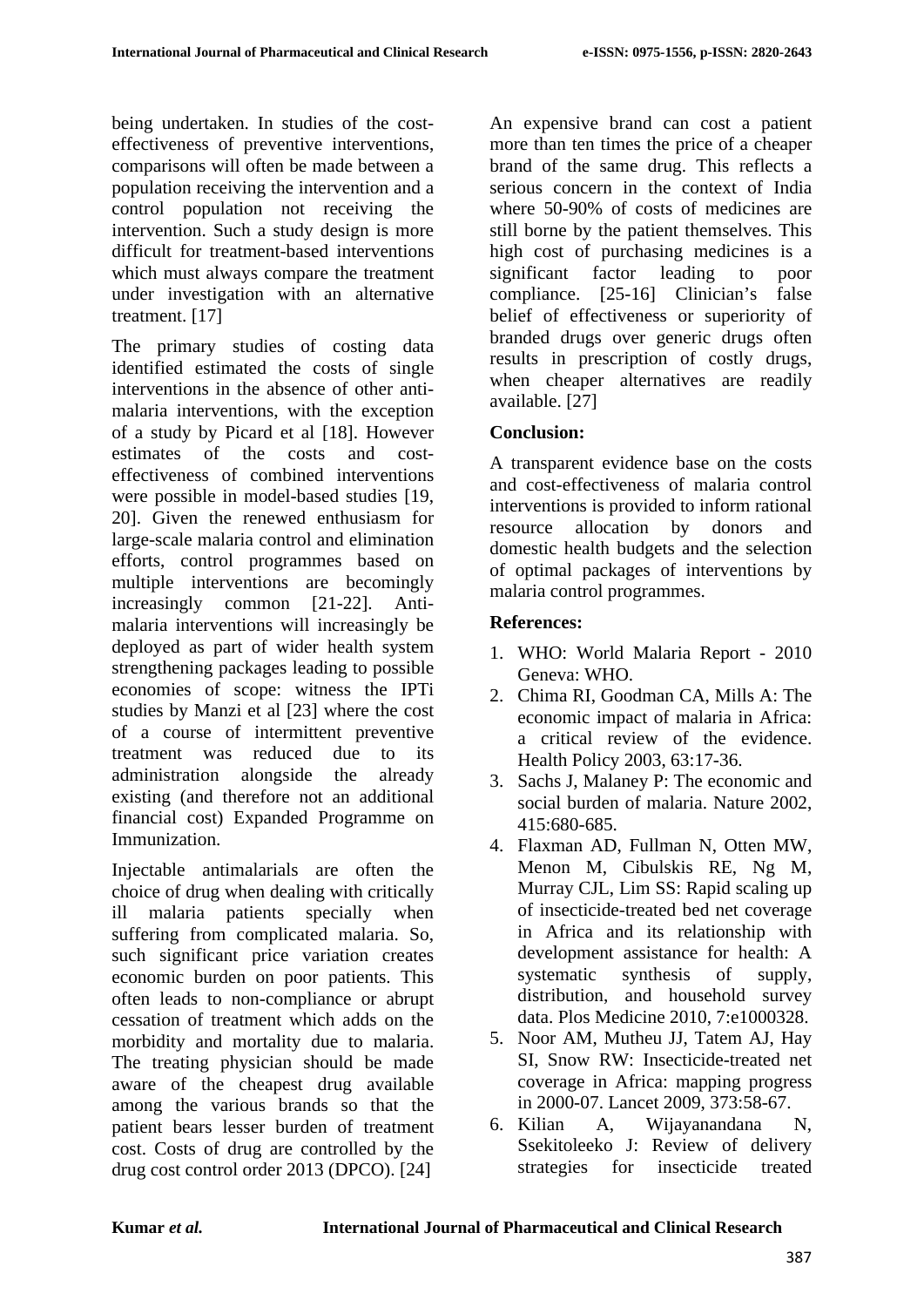mosquito nets - are we ready for the next phase of malaria control efforts? TropIKA 2010, 1(1).

- 7. Yukich JO, Lengeler C, Tediosi F, Brown N, Mulligan J-A, Chavasse D, Stevens W, Justino J, Conteh L, Maharaj R, Erskine M, Mueller DH, Wiseman V, Ghebremeskel T, Zerom M, Goodman C, McGuire D, Urrutia JM, Sakho F, Hanson K, Sharp B: Costs and consequences of large-scale vector control for malaria. Malar J 2008, 7.
- 8. Whitty CJM, Chandler C, Ansah E, Leslie T, Staedke SG: Deployment of ACT antimalarials for treatment of malaria: challenges and opportunities. Malar J 2008, 7(Suppl 1):S7.
- 9. Bosman A, Mendis KN: A major transition in malaria treatment: The adoption and deployment of artemisinin-based combination therapies. Am J Trop Med Hyg 2007, 77:193-197.
- 10. Prasad SN, Vedavathi H. Pharmacoeconomic study of antipsychotic drugs in India. Int J Basic Clin Pharmacol. 2017;6(2):377– 82.
- 11. Katzung BG, Trevor AJ. Basic & clinical pharmacology. In:  $13<sup>th</sup>$  Edn.. vol. 52. New York: McGraw-Hill Education; 2015. p. 886–98.
- 12. National Pharmaceutical Pricing Authority, Government of India. Available from: http://www.nppaindi a.nic.in.
- 13. Thomas M. Rational drug use and essential drug concept. In: Parthasarthi G, Nyfort Hasen K, Editors. A Textbook of Clinical Pharmacy Practice. 1st Ed. Himayatnagar, Hyderabad: Orient Longman; 2004:72 3.
- 14. Creese A, Kotwani A, Kutzin J, Pillay A. Evauating pharmaceuticals for health policy in low and middleincome country settings. In: Freemantle N,
- 15. Hill S, eds. Evaluating pharmaceuticals for health policy and reimbursement. Massachusetts, USA: Blackwell Publication; (in collaboration with WHO Geneva); 2004:227-243.
- 16. Mahal A, Karan A, Engelgau M. The Economic Implications of Non-Communicable Disease for India. Washington, DC: World Bank.2010. Available at http://siteresources.world bank.org/HEALTHNUTRITIONAND POPULATION/Resources/281627-10 95698140167/EconomicImplicationsof NCDforIndia.pdf.
- 17. Rataboli PV, Garg A. Confusing brand names: nightmare of medical profession. J Postgrad Med. 2005;51:1 3-6.
- 18. Picard J, Aikins M, Alonso PL, Schellenberg J, Greenwood BM, Mills A: A malaria control trial using insecticide-treated bed nets and targeted chemoprophylaxis in a rural area of The Gambia, West-Africa. 8. Costeffectiveness of bed net impregnation alone or combined with chemoprophylaxis in preventing mortality and morbidity from malaria in Gambian children. Trans R Soc Trop Med Hyg 1993, 87:53-57.
- 19. Goodman CA, Coleman PG, Mills AJ: Cost-effectiveness of malaria control in sub-Saharan Africa. Lancet 1999, 354:378-385.
- 20. Morel CM, Lauer JA, Evans DB: Achieving the millennium development goals for health - Cost effectiveness analysis of strategies to combat malaria in developing countries. BM J 2005, 331:1299- 1302B.
- 21. John CC, Riedesel MA, Magak NG, Lindblade KA, Menge DM, Hodges JS, Vulule JM, Akhwale W: Possible interruption of malaria transmission, Highland Kenya, 2007-2008. Emerging Inf Dis 2009, 15:1917-1924.
- 22. Bhattarai A, Ali AS, Kachur SP, Martensson A, Abbas AK, Khatib R, Al- Mafazy AW, Ramsan M, Rotllant